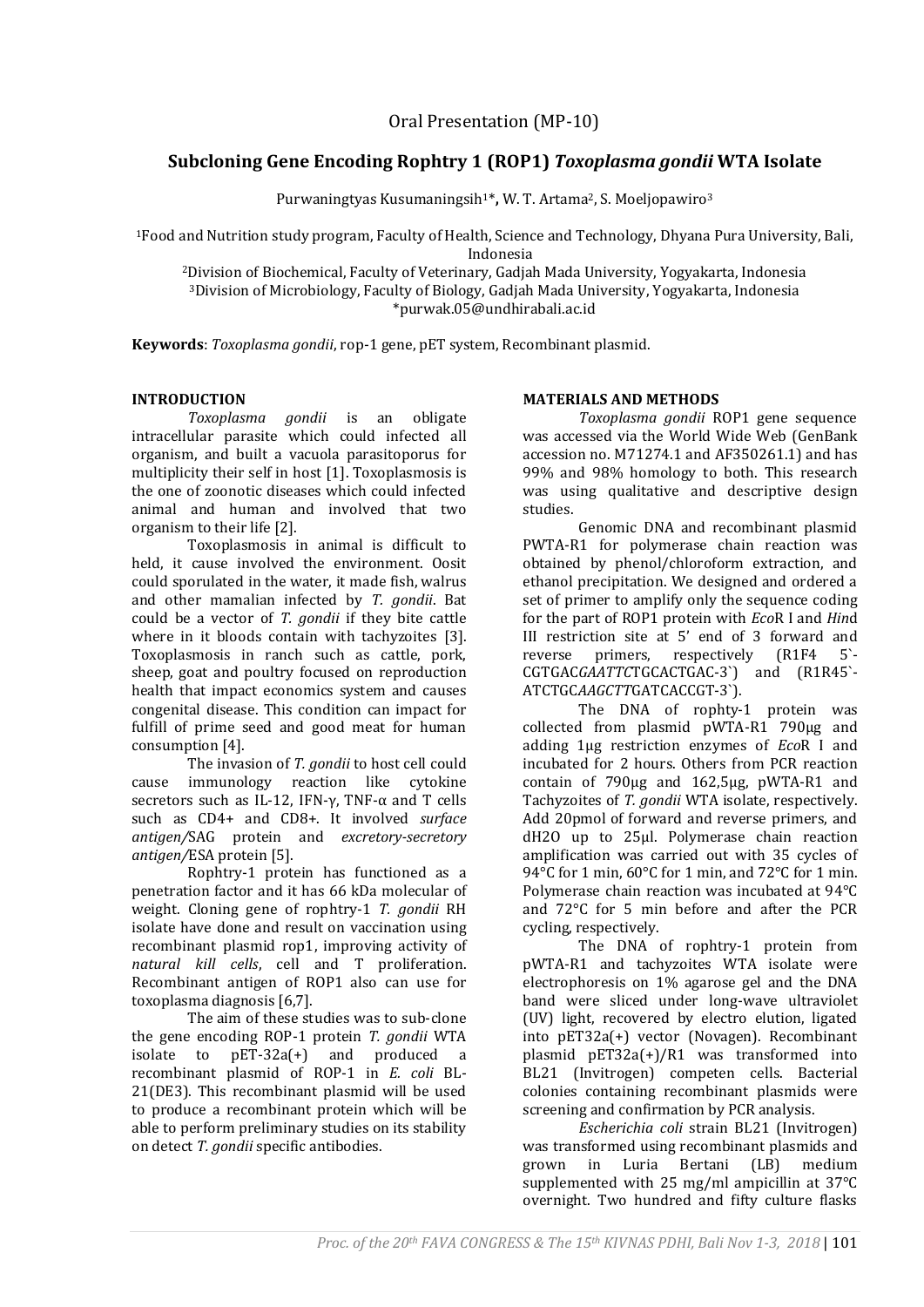containing 50 ml of LB containing 25 mg/ml ampicillin were inoculated by 10 ml samples of the overnight cultures. The cultures were grown at 37°C with vigorous shaking until OD600= 0.5 – 1.0. Induced cells were pelleted by 3000 rpm centrifugation 4°C for 10 min.

### **RESULT AND DISCUSSION**

Extracted pWTA-R1 was subjected to a digestion by *Eco*R I and amplified in 35 cycles by PCR. Figure 1 and 2 shows that 1% agarose gel containing a  $\pm$ 1440 bp band as a the digestion product and the PCR product [8], it was subcloned into pET32a(+) expression vector. Polymerase chain reaction product of pWTAR1 amplified with R1F4 and R1R4 are continued to digest with *Eco*R I and *Hin*d III before do ligation into pET32a(+).



Fig 1: Restriction analysis of ROP1 gene on pWTA-R1 digested by *Eco*R I. Lane: M: DNA marker; lane 1: DNA ROP-1 ±1533 bp; lane 2: pWTA-R1.



Fig 2: PCR analysis of pWTA-R1 dan DNA tachyzoites WTA isolate with R1F4/R1R4 primers. Lane M: DNA marker; lane 1: tachyzoite DNA WTA isolate; lane 2: PCR product (R1F4/R1R4). tachyzoite DNA WTA isolate; lane 3: pWTA-R1; lane 4: PCR product (R1F4/R1R4) pWTA-R1; lane 5: negatif control (no template)

Transforming of *Escherichia coli* strain BL21 grows as white colonies (Fig. 3). Collected of recombinant plasmid with alkali lysis methods and screening by PCR. The integrity of the DNA plasmid was checked by agarose gel electrophoresis after PCR with R1F1, R1F4, R1R2 and R1R4 forward and reverse primer (Fig. 4). It

showed that the insert succeed cloned into pET32a(+).



Fig 3: Transforman white colonies of pET-32a(+) in *E. coli* BL-21(DE3). **A.** Transforman pET-32a(+)/gen rop-1 (pWTA-R1 digested) ligation. P: White colonies (M1) {pET-32a(+)/R1 in *E. coli* BL-21(DE3)}. **B.** Transforman pET-32a(+)/gen rop-1 (pWTA-R1 amplified) ligation. P`. negatif white colonies (M2) {pET-32a(+) in *E. coli* BL21(DE3)}.



Fig 4: PCR product analysis white colonies plasmids M1, pWTA-R1 dan pET-32a(+). Lane M: DNA marker; lane 1: pET-32a(+)/R1 amplified with R1F1 and R1R2 primers (ROP-1 DNA ± 1513 bp); lane 2: pET-32a(+)/R1 digest with *Eco*R I; lane 3: *uncut* pET-32a(+)/R1; lane 4: pWTA-R1 digest with *Eco*R I (ROP-1 DNA ± 1533 bp); lane 5: *uncut* pWTA-R1; lane 6: pET-32a(+) amplified with R1F1 and R1R2 primers; lane 7: pET-32a(+) digest with *Eco*R I; lane 8: *uncut* pET-32a(+); lane 9: elution ROP-1 DNA (ROP-1 DNA ± 1533 bp).

### **CONCLUSION**

The conclusion of this research is produced a sub-cloned M1 (pET-32a(+)/R1) that contain a rop-1 gene insert with molecular length is  $\pm$  1510 bp and  $\pm$  2105 bp, amplified with R1F1/R1R2 and T7 promoter [pET-32a(+)]/R1R2 respectively.  $A \pm 750$  bp band of PCR product of M2 plasmids shows if the plasmid does not contain the rop-1 gene.

### **ACKNOWLEDGMENTS**

The research was supported by the Biotechnology Laboratorium, of Gadjah Mada University, Yogyakarta, Indonesia.

### **REFERENCES**

- [1] Laliberte J, Carruthers VB. 2008. Host Cell Manipulation by the Human Pathogen *Toxoplasma gondii*. *Cell Mol. Life Sci*. 65: 1900-1915.
- [2] Templeton TJ. 2007. The Secretory Protein Repertoir and Expanded Gene Families of